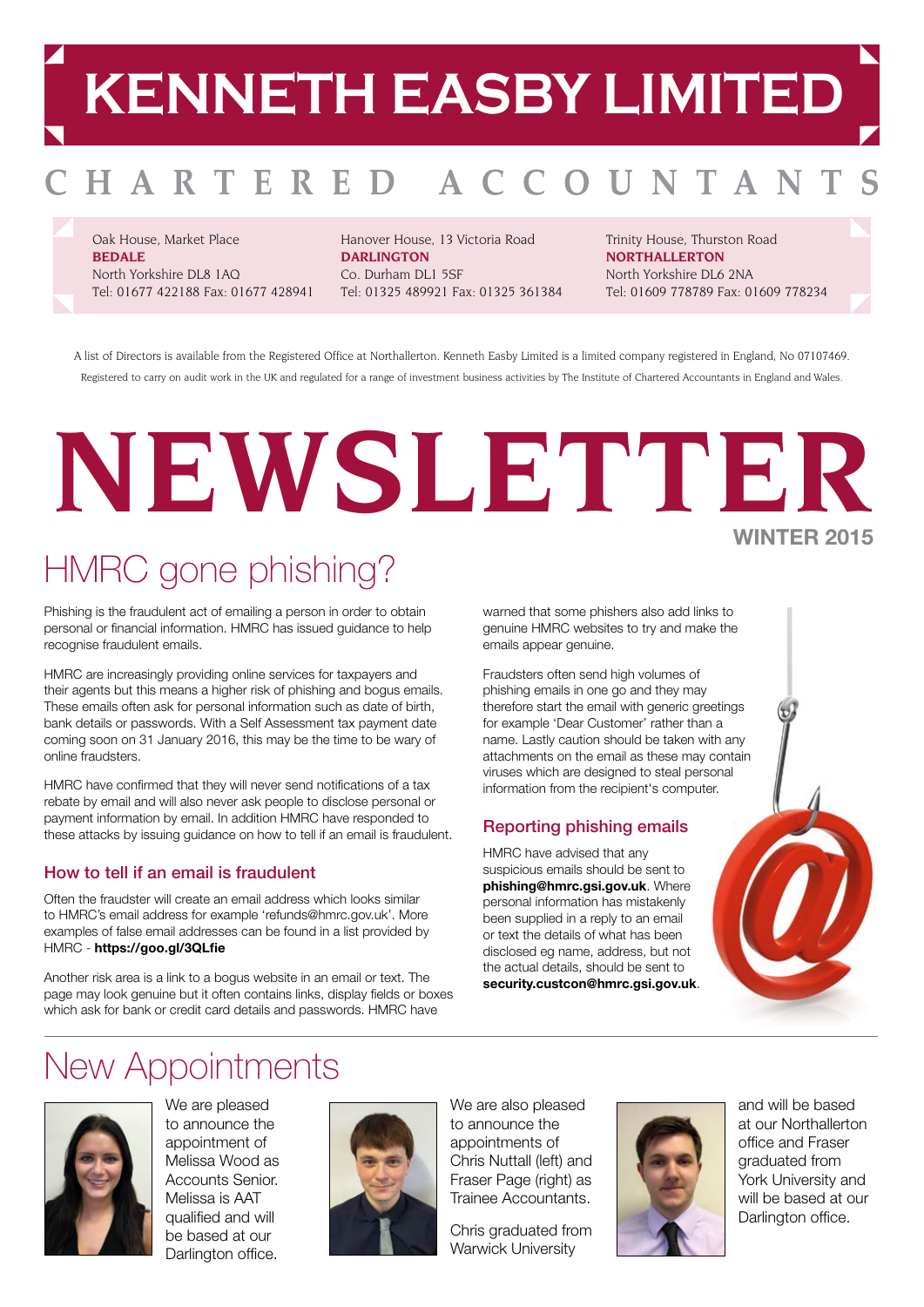### Why it doesn't pay to ignore the Enterprise Investment Scheme

The Enterprise Investment Scheme (EIS) is now over 20 years old. This is quite a remarkable achievement for a tax break. A change in government often results in the demise of one tax break and the invention of a 'new and better' tax relief. There have been amendments to EIS over the years but it still attempts to help smaller trading companies raise finance by offering a range of tax reliefs to investors who purchase new full-risk ordinary shares in those companies.



 The chart shows the number of companies raising funds in the first 20 years of the scheme. The peak in 2000 reflects the dotcom boom. In 2013/14, 2,710 companies raised a total of £1,457 million of funds under the EIS.

#### What are the tax breaks?

Two of the key tax breaks are:

- income tax relief investors may be given income tax relief at 30% on their investments of up to £1,000,000 a year
- CGT exemption gains on the disposal of EIS shares are exempt.

For many investors who are new to a company, these reliefs may be the key additional incentives to invest. The income tax relief enhances the effective dividend yield that is anticipated from the investment. The CGT exemption removes gains from a charge to tax, without limit, on shares that have qualified for income tax relief. Therefore companies wanting to raise finance for a new venture should consider whether the EIS scheme could apply to them. New companies can also consider the junior sister of EIS, the Seed Enterprise Investment Scheme (SEIS).

Neither of these tax breaks will be available if the person is 'connected' to the company. For example an individual will be connected with the company if he controls more than 30% of the ordinary share capital of the company.

If, however, a number of individuals are setting up a new venture, an EIS or SEIS scheme could provide the tax breaks for any of the individuals who hold less than 30% of the shares. Where funds needed to establish the new venture are relatively small, the business owners may consider it is not worth while incurring time and costs to set up an EIS or SEIS scheme.

The income tax relief on a small investment may not be considered to be worth the effort.

But they should not forget the power of the CGT exemption. Consider the recent tax case of the unfortunate Mr Ames.

#### The skydiver

Mr Ames was a skydiver. He realised that the risks and costs of the sport, together with the British weather, limited the growth of his sport in the UK. He had the idea of teaming up with a small number of other individuals to provide the first UK indoor skydiving simulator.

The company applied for share subscriptions to fall within EIS, HMRC agreed and the company issued Mr Ames with the relevant form for him to submit to HMRC. He did not complete the form because, although he had paid £50,000 for his shares in 2005, his income was below the personal allowance for that year and the preceding year.

The company prospered and Mr Ames was able to sell his shares for £333,200 in 2011. When he submitted his tax return for the disposal he submitted the EIS form.

HMRC accepted that all relevant EIS conditions had been met and said that, had Mr Ames made a claim for EIS income tax relief, no CGT would have been payable on the disposal of the shares. However Mr Ames had not made a claim and was no longer within the time limit. So the capital gain of £283,200 was taxable rather than tax free. The tax tribunal agreed with HMRC.

Please do contact us if this is an area of interest. We can help to guide you through the implementation of a scheme which is suitable for your circumstances.

### A new register for all companies

 UK company law already requires certain information on company directors and the registered legal owners of company shares to be made publicly available. One of the aims of the Small Business, Enterprise and Employment Act which passed into law earlier in the year is to ensure that it is clear to anyone doing business with a private company who really controls that business its 'beneficial owners'.

This will be achieved by requiring UK companies to:

- maintain and keep open for public inspection a register of persons with significant control (PSC)
- file PSC information at Companies House (together with an annual 'check and confirm' process which will replace the annual return).

The expected implementation dates are for companies to keep a PSC register from April 2016 and to file with Companies House from June 2016.

Apart from companies already subject to similar requirements (such as listed companies), every UK company will be required to take reasonable steps to identify every individual who has, directly or indirectly, significant control over the company. It is envisaged that the PSC regime will be extended to LLPs through secondary legislation. If the company does not take reasonable steps to identify PSCs the company and its directors could be guilty of a criminal offence.

A PSC will be any individual who has an interest in more than 25% of the shares or voting rights, or who otherwise exercises control over the management. This includes where the 25% interest is held individually or jointly, for example as one of a number of members of a firm that is not a legal person. There are provisions for establishing if an individual has control via a trust or fund.

A PSC will be required to notify the company of their interest (or to confirm their interest to the company). In addition, a company may require any person who it believes knows the identity of a significant controller (or knows the identity of someone likely to have that knowledge) to provide relevant information.

Although this legislation imposes further burdens on companies and some individuals, there is an advantage for all businesses dealing with companies in that it will be possible to check who really controls the company.

If you would like any help to steer you through this potentially complex legislation, please contact us.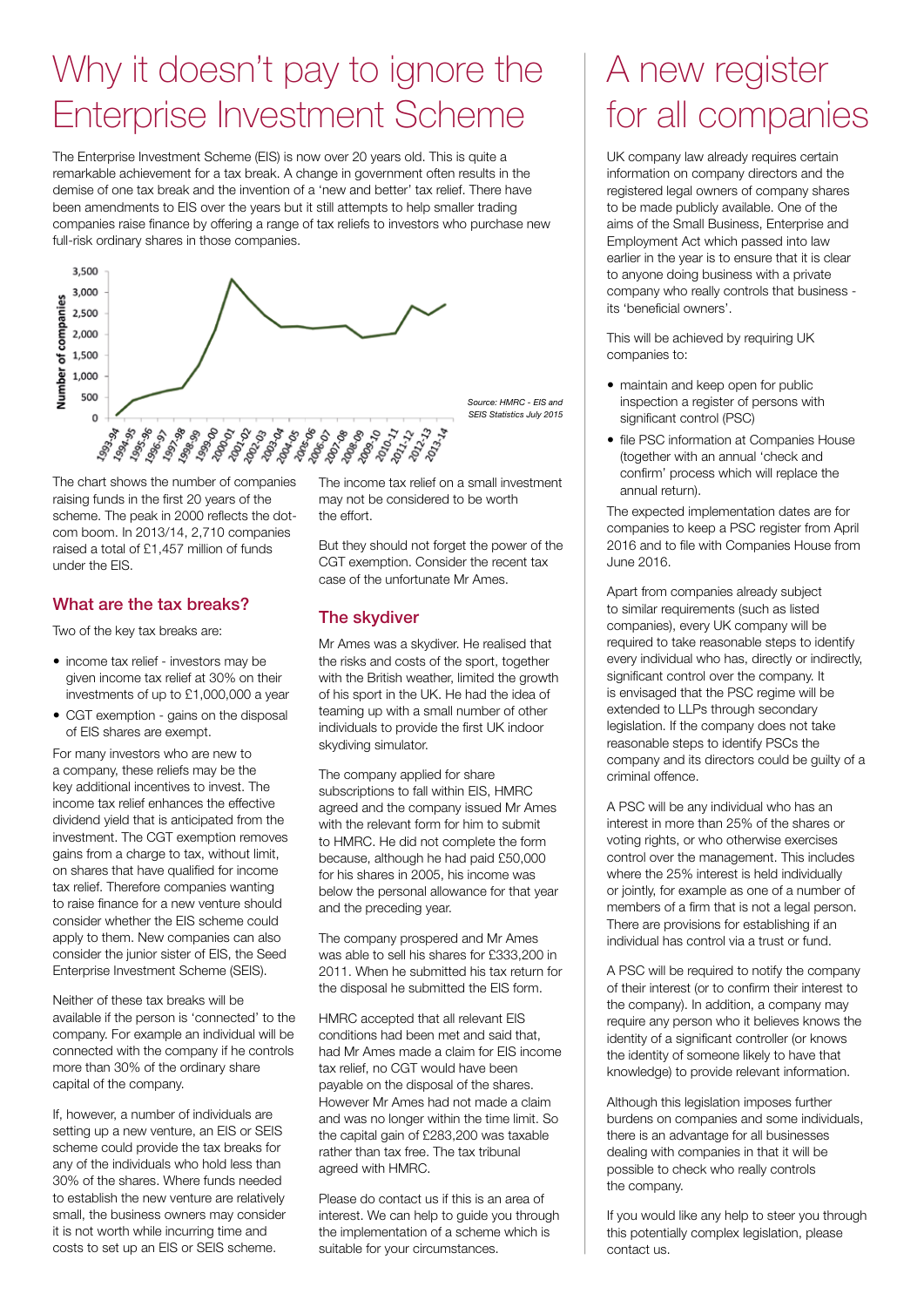### Property income - repairs and replacements - more changes on the way

There have been some recent changes to the amounts that can be claimed as repairs or replacements for landlords of residential properties but, despite these changes, the government is proposing further legislation in this area to be introduced from April 2016.

The current treatment of repairs and replacements for residential property lettings is a bit of a mess. The tax relief can depend on whether the property is let furnished, unfurnished or partly furnished. In addition there are different rules for furnished holiday lets.

The proposals therefore attempt to provide consistent treatment. However, no changes are proposed for furnished holiday lets.

#### Partly furnished or unfurnished properties

Tax relief is currently given for the repair of a property, such as repainting the inside or the outside of the property. If an 'integral fixture' is replaced, tax relief is also given as this normally constitutes a 'repair' of the property. There is currently no relief for the replacement of furnishings. From April 2016 it is proposed that tax relief will be given for all these items. Examples of integral fixtures and furnishings are shown below.

#### Fully furnished properties

Tax relief is currently given for the repair of a property and this also includes the replacement of integral fixtures. In addition a wear and tear allowance of 10% of the net rent is given to cover the cost of replacement furnishings. From April 2016 the wear and tear allowance will disappear to be replaced with the same replacement relief as described above for partly furnished properties.

#### Examples of:

#### **Furnishings**

**•** televisions

- movable furniture such as beds or suites
- $\bullet$  linen
- crockery or cutlery
	- beds and other furniture.
- fridges and freezers
- carpets and floor-coverings
- $\bullet$  curtains

#### **Integral fixtures**

- baths
- washbasins
- $\bullet$  toilets
- boilers
- fitted kitchen units.

#### How much relief will be given?

The new replacement relief will give relief for the cost of the replacement asset, less any proceeds received from the old asset that is being replaced. No relief will be given for any furnishings that have not been in the property before. Also, any element of the replacement asset that represents an improvement would be excluded from the replacement relief. The replacement will include an improvement if the new asset can do more or if it can be used to do something that it could not do before. For example, replacing a washing machine with a washer-dryer is an improvement. If the washer-dryer cost £600, and the cost of buying a new washing machine like the old one would have been £400 then the replacement furniture relief will be £400 (£600 less the £200 that represents the difference in cost between a washing machine and the washer-dryer).

#### Winners and losers

Owners of properties which are not fully furnished are clear winners from the change. No relief for furnishings is given at the moment. It therefore makes sense, if possible, to defer replacement expenditure until 6 April 2016 as relief will be available.

Owners of fully furnished properties may be winners or losers depending upon how often, and at what cost, furnishings are replaced. The 10% wear and tear is given whether or not any actual costs are incurred. For this group too it therefore makes sense to defer replacement expenditure until 6 April 2016.

## Fit for Work

Businesses, particularly small businesses, can have significant problems coping when an employee is off work for a long time.

There is a very strong evidence base for sickness absence that shows that the sooner the causes of absence are identified. and acted upon, the better. Intervention at four weeks, compared to six months, has a greater impact as an employee is more likely to still have an attachment to work. The longer an employee is off work, the lower their chances of ever returning to work.

The government recognised this was an issue and started a new range of services to help employers and employees in this

situation towards the end of 2014. These services are still being developed but should be fully in place by the end of this year. The key element of 'Fit for Work' is an independent assessment of an employee which provides a plan helping the employee to get back to work.

The service is delivered by the NHS in Scotland and by a private sector

partner in England and Wales. There are no equivalent plans for Northern Ireland.

Go to **http://fitforwork.org/** or **http://fitforworkscotland.scot/** for more information.